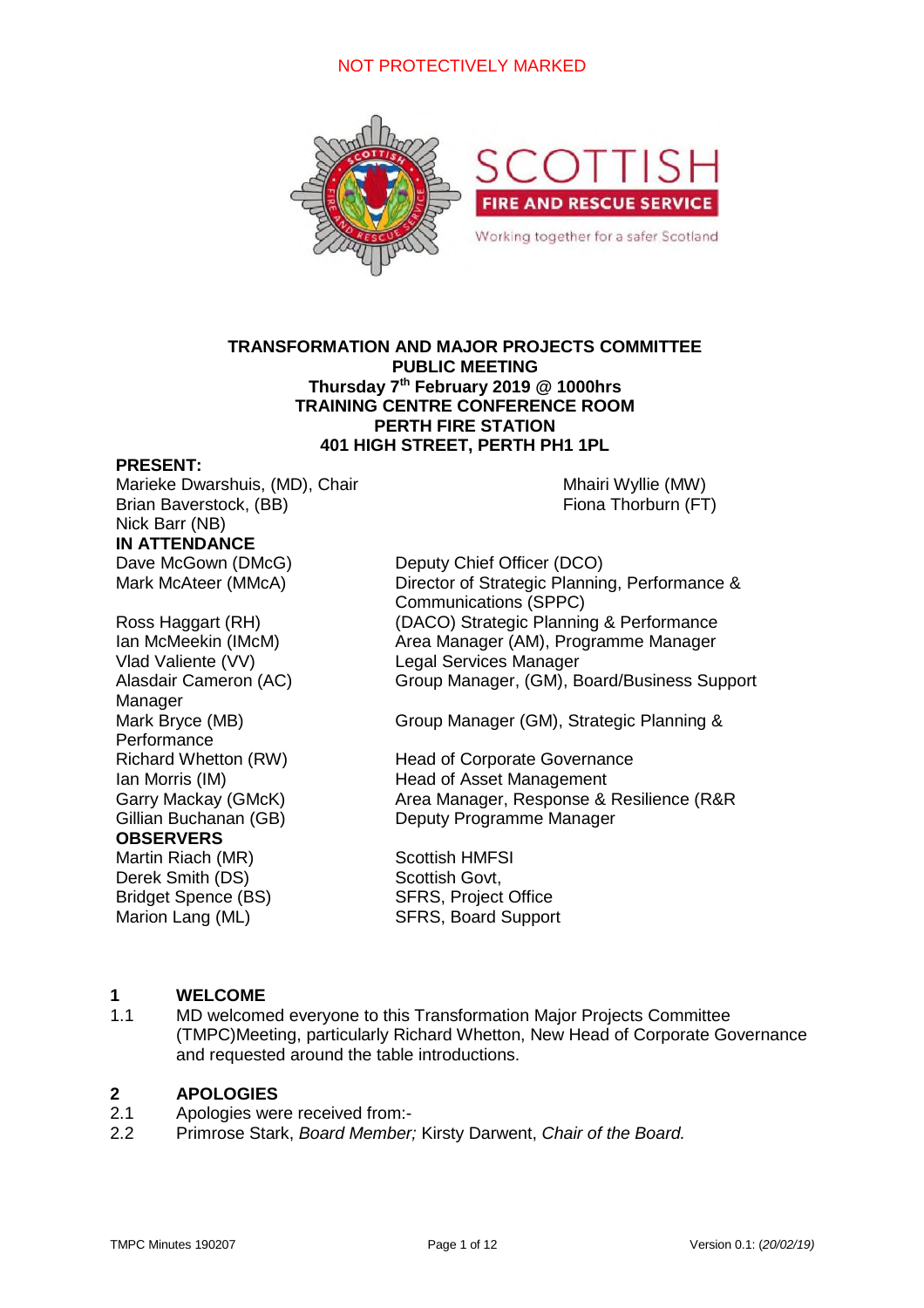## **3. CONSIDERATION OF AND DECISION ON ANY ITEMS TO BE TAKEN IN PRIVATE**

3.1 MD proposed 1) New Projects (B) and the Risk Register are both taken in Private Session as these relate to business which is under negotiation with TU's in terms of new T&C's and may prejudice negotiations if taken in the public session and 2) The Gateway Review Action Plan Progress Report is taken into Public Session after Item 11. The Committee agreed with both proposals put forward by MD.

# **4. DECLARATION OF INTEREST**

None.

## **5 MINUTES OF PREVIOUS MEETING: (8th November 2018)**

5.1 The Committee Minutes of  $8<sup>th</sup>$  November were approved as a true record of the meeting.

# **6. MATTERS ARISING**

MD sought clarification upon any matters arising which are not captured within the Action Log.

## **7 TMPC ROLLING ACTION LOG**

- (*\*Reference to previous action Log*)
- 7.1 The Committee held the view that circulation and updates of the rolling action log was helpful.

# 7.2 **7.2.4. ST0009 OHCA Ph2 &**

# 7.3 **7.3.1 ST0011 Safe & Well Project Brief**

- 7.4 MD requested Action Log updated to reflect these projects have been brought forward into the Private Session of this meeting (07/02/19)
- 7.5 8.5**\* MP001CCF** Exception Report. MD advised due to the importance and risks associated with this project requested the Project Manager provide an update on a six monthly basis.
- 7.6 **ACTION: MD requested CCF Project Manager provide an update on a six monthly basis.**

#### **ACTION: IMcM**

- 7.7 9.24**\* ST0016 RVDS** MD requested confirmation if a report on recruitment recommendations has been submitted to Primrose Stark as Chair of Staff Governance Committee. MB reported this project is being managed by AM Jason Sharp, RDS Steering Group who has already liaised with PS.
- 7.8 10.5**\* SA2.1.8 New Watch Duty System, Closing Report.** Committee sought clarification upon the delay in creating a New Watch Duty System Lessons Learned Report. IMcM advised that Project Managers are currently gathering and analysing information in order that lessons learnt can be grouped together and reported on appropriately. A Staffing Interdependency Working Group has been convened to assist with the forward communication of lessons learned to various Transformation projects.

# **8 PROGRAMME OFFICE BOARD ACTION LOG**

8.1 MD noted Committee that the Programme Office Board are discussing draft Dossiers for both the Demand Led Watch Duty System and Urban on Call projects and requested clarification upon whether these will come forward to the next TMPC Meeting. RH confirmed it was anticipated these will come forward to the next TMPC meeting in May.

### **9 PROGRAMME DELIVERY REPORTS**

- 9.1 Service Transformation Exception Reports Verbal
- 9.2 ST0002 Rapid Response Units RSD/V Ph1.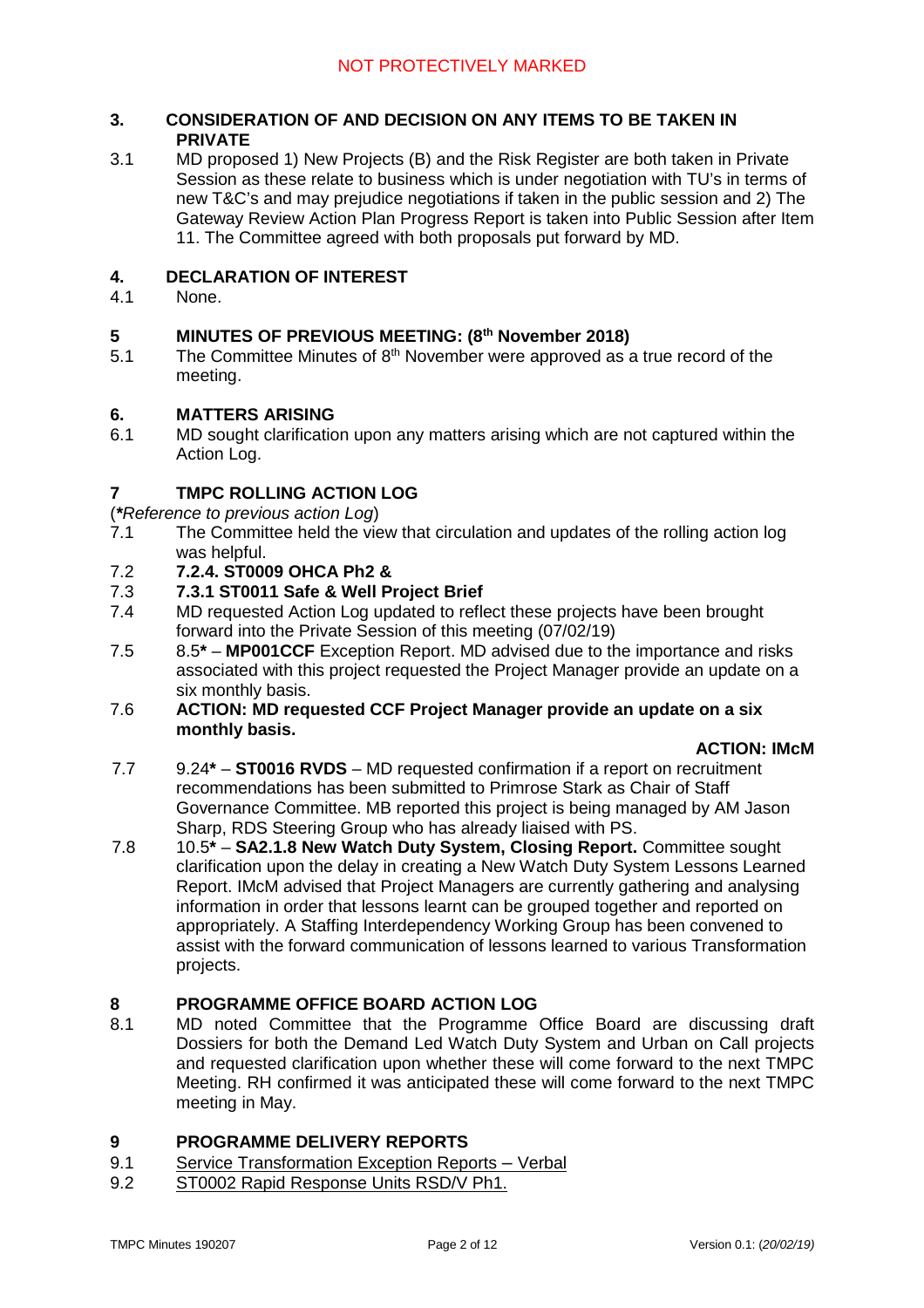- 9.3 IMcM requested TMPC reference the timeframe 16 September 16 December 2018. IMcM requested IM provide update upon quality and time.
- 9.4 IM updated the Committee on the quality and hardware issues during the roll-out phase of the RRU. Contaminates were found within MPC (Multi Pressure Connector) branch. Investigation and further analysis with the Contractors concluded this fault could not be replicated. Further analysis discovered this was a manufacturing fault. All hoses have been replaced at the expense of the manufacturer together with re-assurances. IM reported looking at remedial action with contractor. Lesson learned is we take time and evaluate any large roll-out of technology before undertaking a mass roll-out.
- 9.5 Committee sought clarification upon whether or not this fault has affected the credibility of the RRU's and crews and were hoses unique to RRU's.
- 9.6 IM reported there was no operational disturbance or impact on credibility. Performance was not affected due to fault being identified at the first station going Live.
- 9.7 MD inquired whether or not we were in a position to undertake the initial implementation review and obtain initial views on mobilisation back for May's TMPC meeting. IMcM suggested extending invitation to Andrew Girrity, Project Manager.

## 9.8 **ACTION: MD requested invitation extended to Andrew Girrity to provide details upon the implementation experience to date at the next TMPC in May. ACTION: IMcM and AG**

- 9.9 The Committee referred to milestones relative to relocation of appliances and equipment. IM reported appliances were available for re-deployment within the Service to cover strategic reserve for the EU Exit process.
- 9.10 Major Projects Exception Reports
- 9.11 MP0002 Training Facilities, Newbridge Verbal
- 9.12 IMcM reported project progressing on time, cost and quality. A verbal update was provided to answers and questions raised during the previous TMPC meeting.
- 9.13 IM circulated pictures around Committee to showcase up-to-date progress at the Newbridge Training Facility for Committee's information.
- 9.14 IM referred to 8.13 within Action log, confirming no relationship issues with either primary Contractor or sub-contracting team. IM provided an overview of the robust management in terms of contracts and provided a brief overview of the full project in two phases over two years and emphasised this has been condensed and delivered within a single year.
- 9.15 IM provided Committee with an overview and explanation around the dismantling and re-location of the training at height (TAH) building from Newcraighall to Newbridge and provided clarity to Committee why structural engineers were replaced with second independent structural engineers. Project is being condensed into one single year with an additional four week delay in delivering TAH building which IM advised will not affect the handover time or training. IM reported cost will remain within budget. This project is on time and quality is good.
- 9.16 IM reported artefacts currently stored within Maddiston will be moved into the museum at MacDonald Road which will allow Maddiston to be released as a capital receipt. This process will allow the Heritage Group to utilise Newcraighall.
- 9.17 Committee sought clarification in relation to no additional costs in respect of the four week extension to the TAH building. IM confirmed there was no additional budget required as this was within the tolerances built into the budget contingencies envelope.
- 9.18 IM wished to emphasise, despite this being a two year project and a four week delay in respect of the TAH building, ultimately, this has resulted in the project being condensed into one year with an overall eleven month improvement.
- 9.19 Committee requested clarification upon issues with services and utilities and were these resolved? IM confirmed this was 99% concluded – electricity still required to be switched on within the power plant – awaiting Wayleave to be signed off before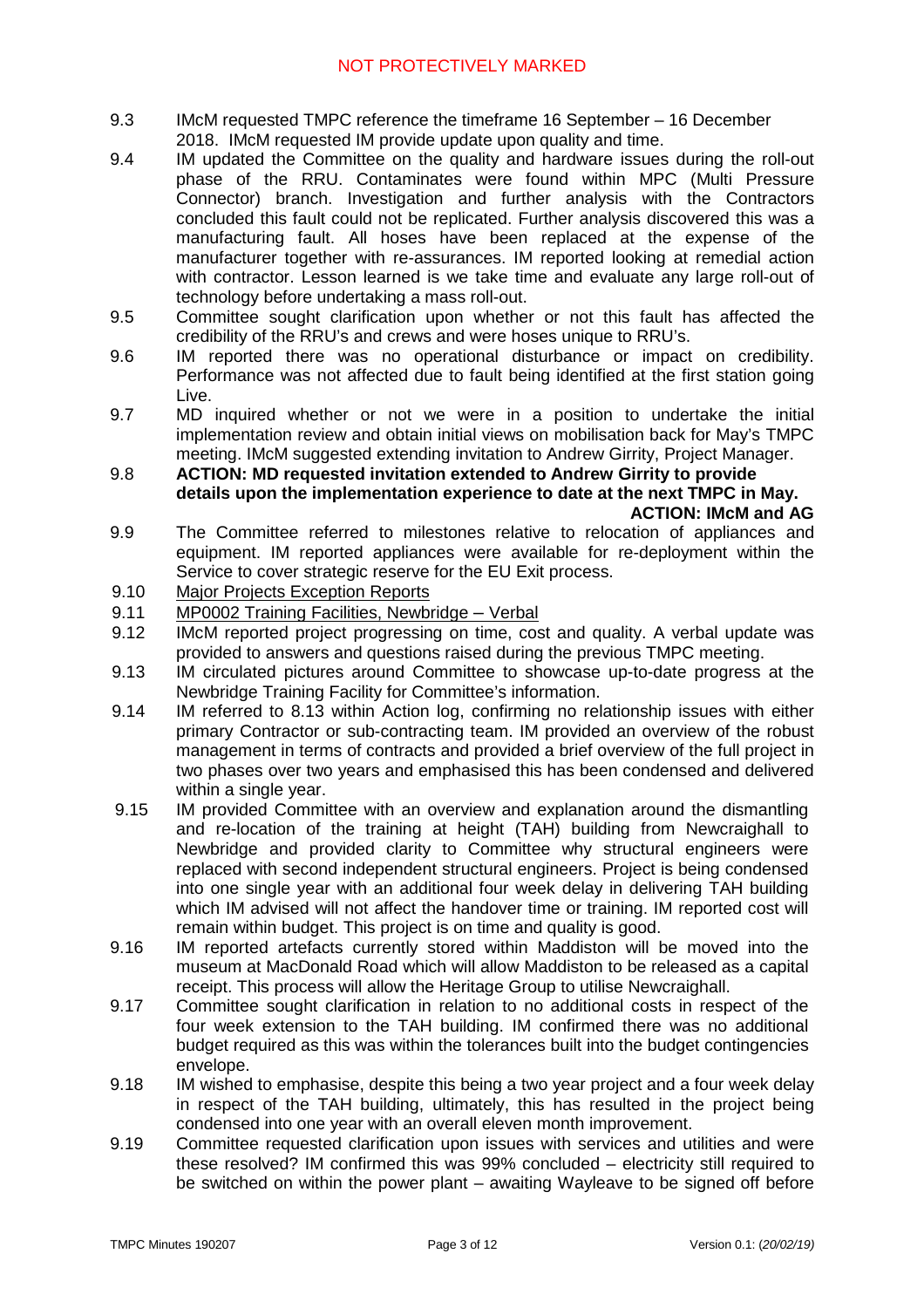next week.

- 9.20 IM extended invitation to Committee members to visit the Newbridge Training Facility at the next TMPC meeting in May as this would allow landscaping and tidying up of site. *IM departed meeting at 10:35hrs.*
- 9.21 **Major Projects Exception Reports**
- 9.22 MP0004 Business Process Review
- 9.23 IM reported this is currently amber for time. Slight delay in completion of HR analysis work. The original date for closure was December 2018, however, this project will now close in March 2019. IM advised the next request will be Closing Report or a Change Request at the next TMPC Meeting in May.

## 9.24 Major Projects Exception Reports

## MP0001 – Command and Control Futures

- 9.25 IM introduced AM Garry Mackay who provided a verbal update on the CCF project and Systel.
- 9.26 GMck provided update on the handover and the continuity of management along with issues relating to the management of the relationship with Systel and explained how the process for the cutover will be managed.
- 9.27 GMck reported he has been involved with a two week handover period with AM John Joyce.
- 9.28 In terms of handover, GMck reported having held a Workshop with key internal/external stakeholders including Systel to look at the full review and understanding of all aspects to allow him to report on updated timelines to the Project Board. GMck acknowledged the depth of work undertaken by AM John Joyce.
- 9.29 GMck provided Committee with key points of importance namely:-
	- > Positive relationship with external providers while maintaining a strong line in terms of delivering statement of requirements.
	- > Factory Acceptance Tests completed
	- > Technical Design specification This is a key project document outlining our expectations of what Systel will deliver technically (hardware and ongoing support for software for CCF system.)
	- > Project Board have had input and Review of document. Four key areas requiring clarification prior to sign off. Meeting has been scheduled with Systel, ICT and CCF Team to produce a technical design specification for sign off with three to five lower level functional directorates.
	- > Systel have confirmed that the technical design specification, whilst a key document in terms of future audit, will not delay their work in terms of building software.
	- > Functional design specification is exactly what SFRS expects the system to do. The functional design specification has undergone a period of review progressed through end of reporting period Qtr 3 2018 and it should be noted this work is overdue. GMck reported having scheduled a Workshop in March which Systel have undertaken to support which will enable the sign off of this key functional design specification for the satisfaction of Service and Project Board.
	- > This matter was progressed as a matter of urgency by Systel following a written request from the Senior Reporting Officer (SRO) Lewis Ramsay to the Chief Exec of Systel to ensure adequate resources were made available during the development of the functional design specification in January 2019.
	- $>$  GMck will travel to La Rochelle, France on 12<sup>th</sup> February to meet with Chief Executive, Systel and obtain draft outline of the functional design specification to take forward to the workshop.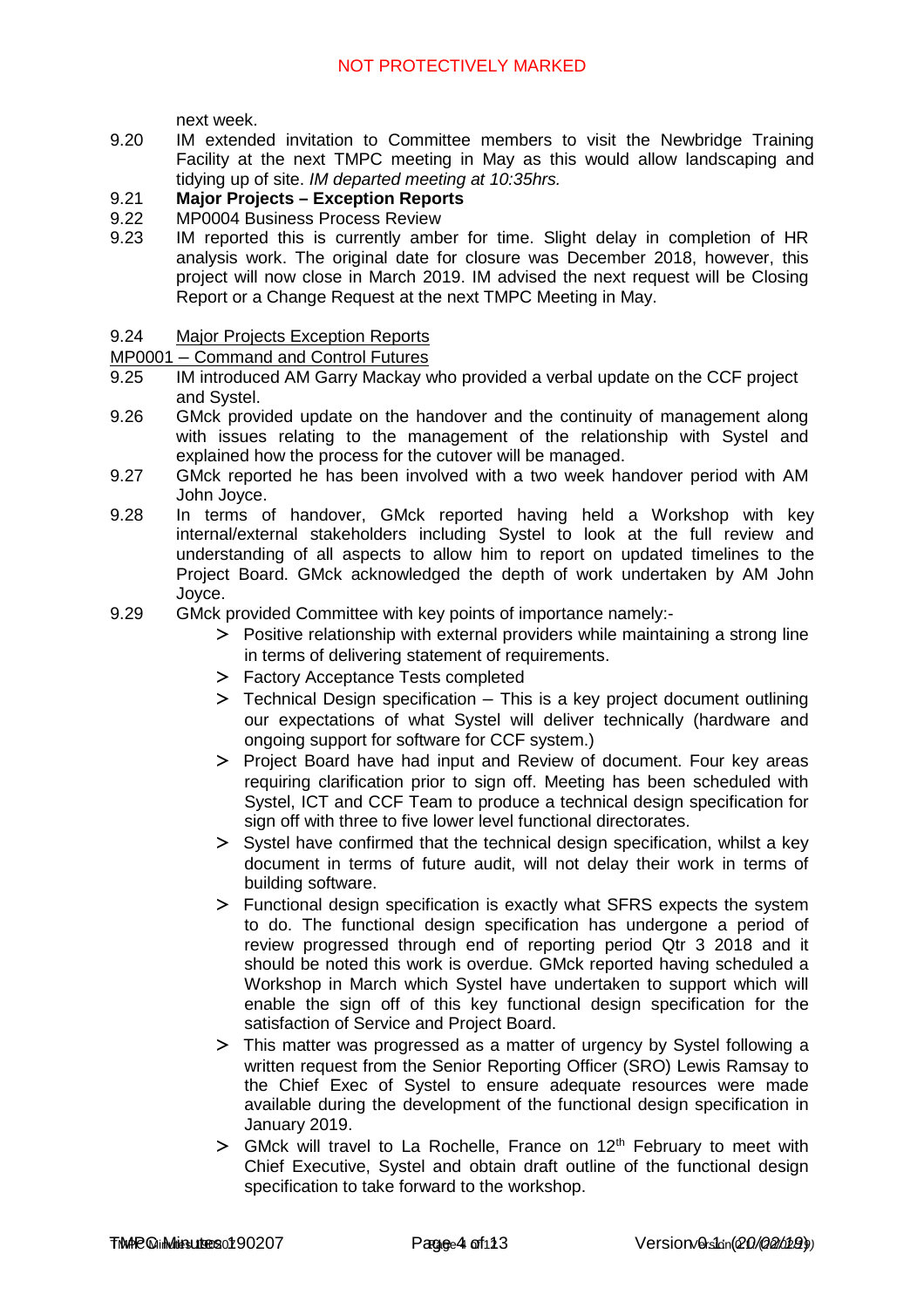- 9.30 Committee sought clarification upon how overdue was the functional design specification.
- 9.31 GMck acknowledged an expected delay but this has caused no material impact and mitigation processes have been put in place.
- 9.32 Committee requested GMck provide confirmation upon the original milestone for signing off the technical design specification. GMck confirmed original milestone was October 2018.
- 9.33 With regard to the technical design specification not having been signed off, the Committee wondered if this would run the risk of Systel developing specification we do not require or have agreed. GMck assured the Committee and further explained the next phase of work involves the software build and explained the reason this has not been signed off relates to ICT. There are four areas which relate specifically to technical aspects and these require further clarification before sign off. ICT are satisfied everything has been met in terms of the build and is consistent with our statement of requirements Consistency on what is written within the statement of requirements and how the technical design specification now reads as presented by Systel due to weaknesses in translation and the way in which the document is structured does not meet everything that ICT is comfortable with. ICT are meeting with Systel within ten days to agree and write this. The expectation is to allow progression and then write four lower sub level procedures to meet that expectation.
- 9.34 Committee sought clarification upon how this project is working with the Operational Intelligence (OI) Project and how information is being shared given there are interdependencies.
- 9.35 GMck having met with GM David Murdoch OI project manager, the key interfaces will allow this to happen over the period of the build and how mobilisation information moves from operations control to the fire appliance.
- 9.36 Given the short period of time GMck has been involved with this CCF project, MD commended his knowledge on the subject matter.
- 9.37 Committee sought clarification around other Fire Services who use this software and was GMck comfortable with amendments within the 12 week schedule prior to the "Go Live" date.
- 9.38 GMck comfortable amendments would be made prior to the 12 week schedule enabling staff to have six months of familiarisation. Committee inquired whether or not GMck has resources at his disposal to undertake and deliver this project.
- 9.39 GMck reported he does have resources to complete this project, however, identified a possible window for concern may lie with the User Acceptance Testing (UAT) as this requires in the region of 6000 discreet tests to be undertaken. Given the inexperience of our CCF Team in delivering switchovers and cutovers within controls, GMck has asked Systel to advise what will be required. Systel have advised 13 weeks and 3 to 4 persons to undertake UAT. GMck advised this has been increased to 6 persons delivering on average 16 factory acceptance tests within a 13 week window.
- 9.40 In respect of the UAT, the Committee inquired whether or not 13 weeks would allow time for re-work with fault finding through testing.
- 9.41 GMck confirmed fault finding will not be closed until fault remedied. GMck reported the UAT testing has been based on a 20% failure rate.
- 9.42 MD referred to a specific action within the action log whereupon we requested written assurance from Systel to determine the period of installation between various sites would be sufficient to address any difficulties.
- 9.43 GMck met with Systel Programme Management to review implementation dates and advised Systel have no discomfort. GMck explained at the point of implementation there will be 72 hours of hyper care whereupon an individual will be on site specifically to deal with any issues. Upon conclusion of the hyper care period, Systel will then be comfortable for the next site to come on line.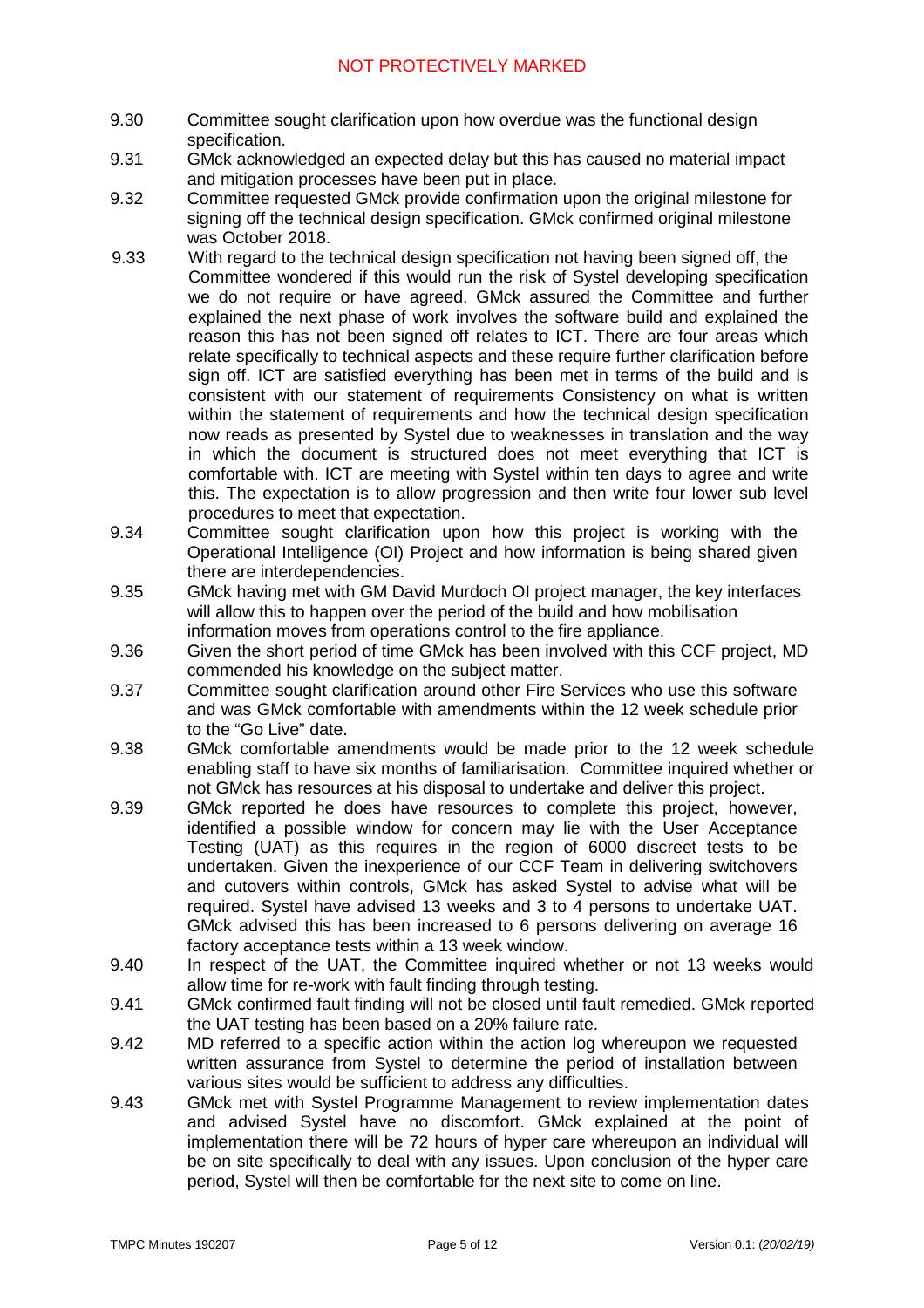# NOT PROTECTIVELY MARKED

- 9.44 GMck recently met with the SRO who held the view it was not necessary to request a written assurance from Systel as the expertise and experience within the CCF Implementation Team indicated support on this approach and referred to Appendix 4 within the Highlight Report.
- 9.45 MD sought clarification relative to the cut over risk and inquired were centres being managed one centre at a time with  $3<sup>1</sup>/2$  weeks in between and if there were difficulties would the other two controls centres take over calls.
- 9.46 The Committee also referred to written confirmation from Systel and held the view it would be helpful to have written confirmation, particularly in the event if something does not go to plan.
- 9.47 GMck referred Committee to the auditable and reportable meeting schedule and explained that this allows agreeable changes to timelines, therefore there is an auditable record of Systel agreeing to accountability and governance times.
- 9.48 MD held the view as this is a high risk project in terms of its nature and reputational risk, delivering to cost, time or functionality, risk to the Service not delivering to the people of Scotland, she welcomed GMck's detailed and concise update and invited him to stay for discussion in relation to the Risk Register due to a number of risks relating to the CCF project.
- 9.49 Operational Intelligence System Project Change Request Ph3
- 9.50 IMcM reported original dossier covered front line appliances. This Change dossier covers specialist appliances therefore additional funding will be required. The original funding package for Ph3 was £350K. There has been an additional request for capital funding for the fitting of specialist appliances of £50K.
- 9.51 lMcM provided update/report from Project Manager as follows:-
	- $>$  347 installations to date. By February 14<sup>th</sup> all frontline appliances on mainland LSO areas will have been successfully completed - 365 vehicles across the service, 340 front line appliances, 4 MTF vehicles, 13 Spare Pumping appliances, 2 Heavy Rescue Vehicles, 5 Heavy Rescue Pumps and 1 SRP vehicle.
	- > All RRU's will be fitted with the units by end of March together with 20 Water Rescue Vehicles.
	- > Island Appliances will be fitted with the units during their scheduled maintenance
		- regime by March 30<sup>th</sup> 2019.
	- > The legacy contract will be terminated by March 2019.
- 9.52 MD highlighted the Committee require to make a decision for approval to extend the scope to include RRU's and other specialist appliances which have not been previously included and was Committee content to approve scope.
- 9.53 Discussion ensued upon why devices were not included within the original contract scope and why new devices were not fitted to RRU's as part of the original contract. The Committee assumed this was perhaps due to a timing issue and this was a good example of why we need to look at critical paths and dependencies and adjust the scope of the project. The Committee held the view due to the RRU's having to be brought back for fitment there has been a cost implication. RRU's should have been fitted prior to going Live.
- 9.54 In view of questions upon the complete implementation schedule, legacy contracts, the Committee agreed to the Project Change Request.
- 9.55 MD requested Committee review the new POB Dashboard and consider when dashboard is fully populated whether or not this is suitable.
- 9.56 IMcM provided overview of Dashboard and explained the purpose was to show all programmes of work i.e. Legacy, Reform, Major Projects or Transformation. Gateway processes have been included to show the journey of projects from business case approval through to the programme. A hyperlink will be provided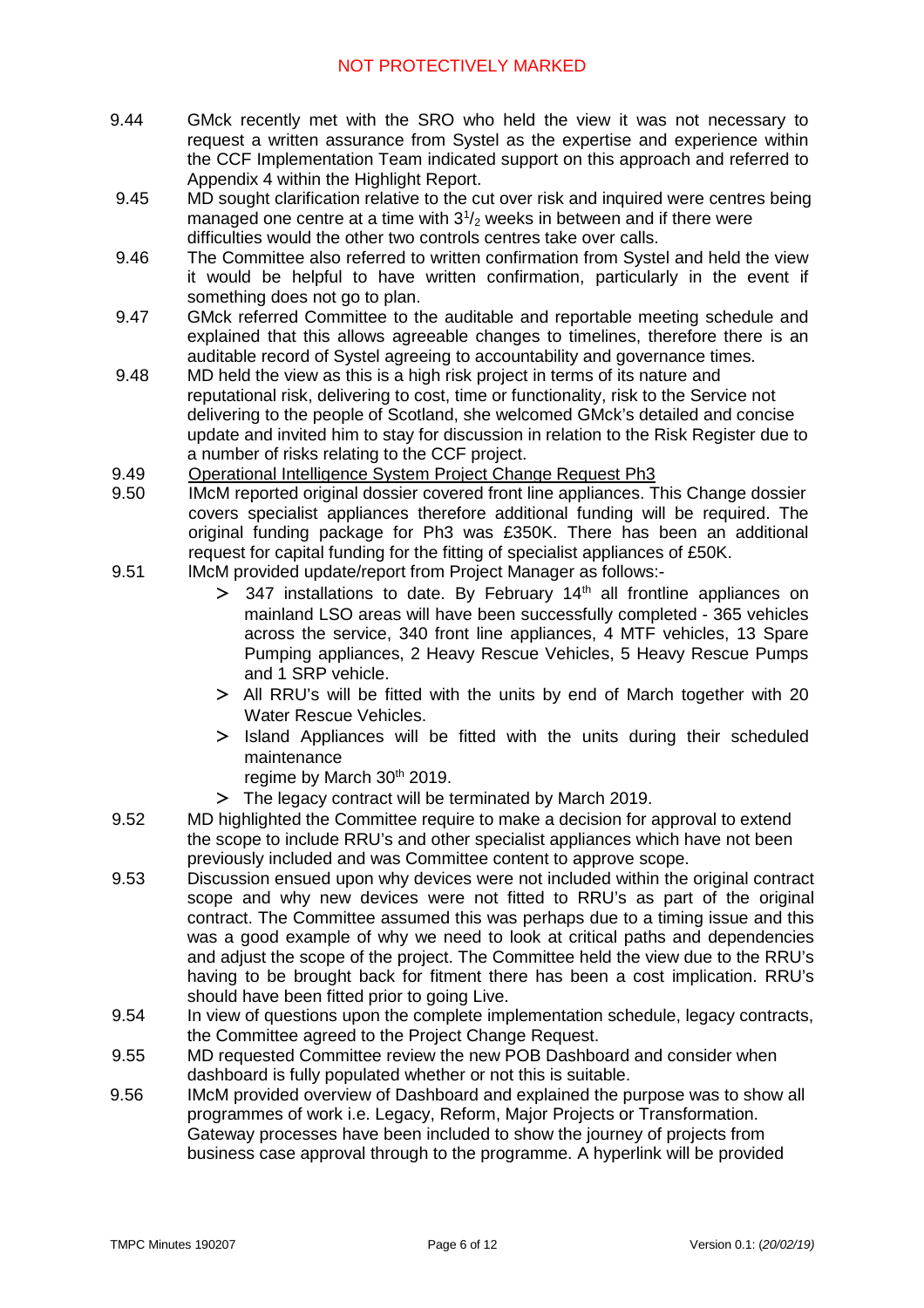allowing TMPC visual indicators to enable insight to various reports which POB report on relative to time, cost and quality.

- 9.57 MD agreed with the new format, however, would like to see correct dates included otherwise Dashboard is not informative.
- 9.58 MD agreed with Committee suggestion would it be possible to project ahead expected project milestones and populate these milestones in *italics* for ease of reference.

# **10 CLOSING REPORTS**

- 10.1 **Strategic Plan 2019-22 Development Termination Report C/TMPC/02-09**
- Committee was requested to agree the termination of this Project. It was agreed at the previous TMPC the Strategic Plan project would be managed through reporting directly to the Board and there was little additional benefit reporting separately through TMPC given tight timescales.

# **11 NEW PROJECTS (A)**

## 11.1 **RVDS Strategy Project Dossier ST0016**

- 11.2 IMcM reported upon 3 New projects. RVDS forms part of the Transformation. Executive Lead is DACO Ross Haggart. IMcM invited Project Manager GM Mark Bryce to provide overview as follows:-
	- > RVDS strategy project is a 3 phase project. Phase 1 Research is due to conclude end of March 2019.
	- > Research covers five areas noted within Section 2 Improved Recruitment; Enhanced Retention; Appropriate Response Models; Framework for Station Duties and Enhanced Engagement.
	- > Exclusions within Section 4: these areas not part of the scope of this project but have dependences within RDVS dossier
	- > There is support from the National Fire Chiefs' Council (NFCC) On Call Groups. MB sits on the Steering Group for On Call Group and Practitioners Group which has proved useful. England and Wales Fire Services have been undertaking improvement on On-Call systems to improve their RVDS.
	- > RVDS colleagues have assisted to scope out this project from the outset. MB advised he has spoken to SDA's and has attended various RDS forums. He will speak to staff groups who will focus on already specific researched areas.

Committee questioned whether we are communicating with RDS to assure them they are being listened to?

RH reported considerable research has been undertaken with RDS who have already provided a rich source of data and input. RH also reported tying back into the RDS through the Staff Survey Action Plan.

- > As a result of the RDS Staff Survey Action Plan information has been sent back.
- > Working with Comms & Engagement Team to provide Communication strategy.
- > MB provided explanation upon Section 7. Research Phase 1 will conclude March 2019; Phase 2 Developing work programme and prioritising issues March 2020; Phase 3 – Testing and implementing changes March 2022.
- > Benefits/Disbenefits This dossier covers Ph1 specifically, so cashable/non-cashable benefits have been illustrated to take cognisance of Phases 2 and 3. Disbenefits not identified for Research phase.
- 11.3 Committee suggested as we improve benefit tracking it would be better if fixed costs/resource costs are referred to by their name. The Committee expressed the view it was not sound project management to seek approval of Ph1 of a project and should we not consider the Project as a whole? Were associated costs and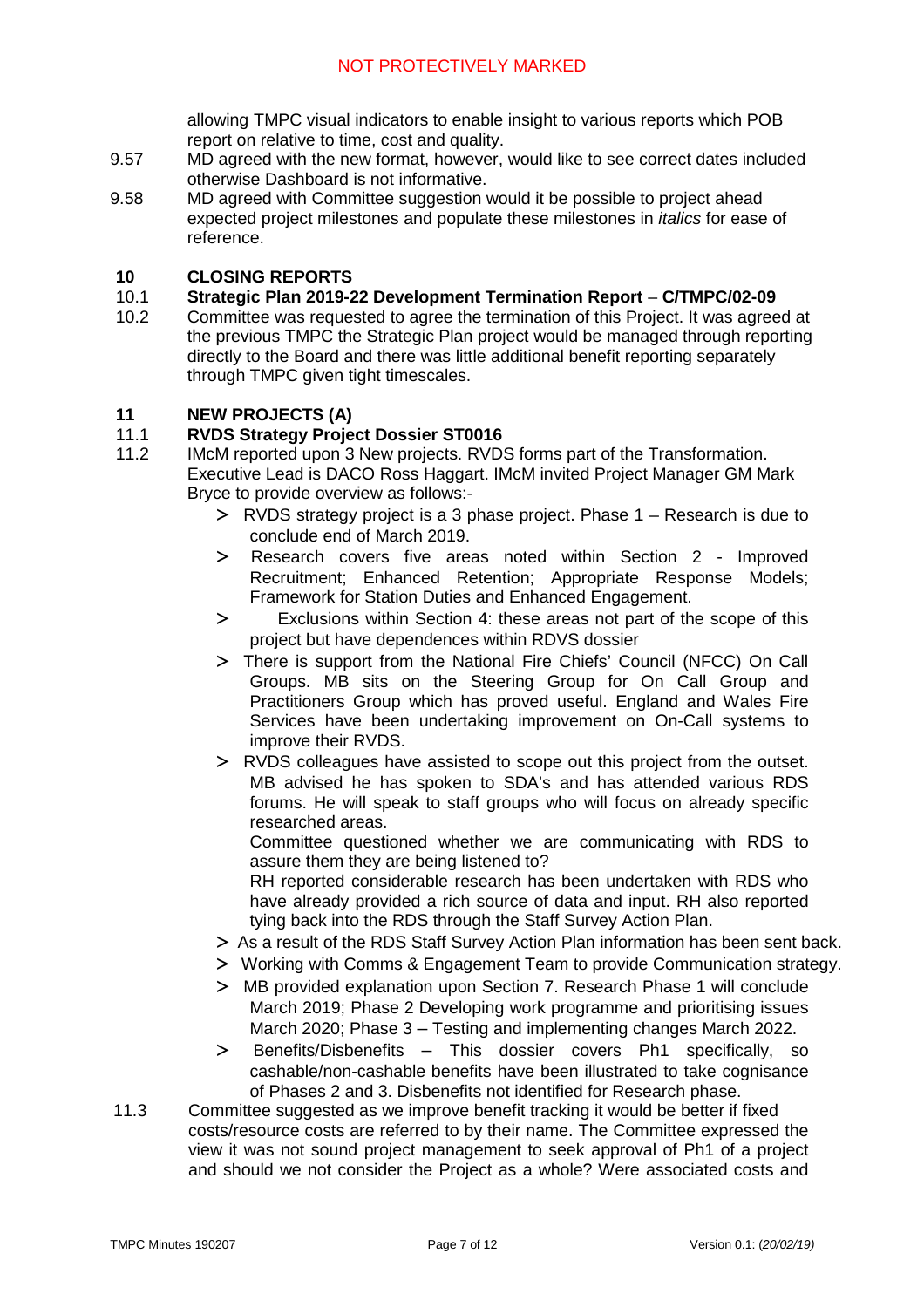benefits properly and appropriately estimated? The Committee inquired whether a business case had been put forward.

- 11.4 RH reported although the dossier focusses upon Ph1, Research phase, where possible it provides indicative aspects of Phases 2 and 3 including milestones and cannot currently predict what the research will throw up in terms of tangible recommendations and options. Research will conclude in March, Options will be developed for April for presentation to SLT and the Board with a set of options and recommendations. Until benefits and options are defined and authorised by SLT/Board it is difficult to be definitive upon benefits and timings in later phases (2&3) of the project..
- 11.5 RH explained the business case process is used for cashable requests only within the service. Once specific recommendations and options are identified and if there are associated costs at that point a relevant business case(s) will be put forward and held the view this project will evolve into a full Programme of Work in its own right. RH confirmed the Project Brief for Ph1 had been presented to the last TMPC on 8th November 2018.
- 11.6 The Committee agreed it was content Ph1 research goes ahead in the manner which has been described. Committee commented upon best value and true costs and felt there had to be more transparency in respect of true costs whilst running projects.
- 11.7 Committee referred to the governance route of reports and agreed it may be worthwhile cross-referencing papers to make it easier to identify the flow of work streams.
- 11.8 RH advised MD within the Agenda there are revisions to templates. RH agreed there was a need to be transparent with project costs and explained why costs have been listed within disbenefits section. RH advised the audit trail is something which can be added to these templates.
- 11.9 MD sought clarification from MMcA upon the following points:-

1. Was it unreasonable to expect a Closing Report for Ph1 at the next TMPC in May and will we see an updated dossier coming forward to the August TMPC specifying project plan for Ph2.

2. Which of the five benefits articulated within the High Level Plan for service transformation is being contributed towards by this project and how this will be undertaken.

- 11.11 MMcA agreed that in future these connections to High Level Benefits will be built within dossiers.
- 11.12 MB advised he did not think there would be any issues having the Closing Report being ready for the next TMPC meeting in May.
- 11.13 **ACTION: MB to provide closing report Phase 1 RVDS project at May Committee meeting**

### **ACTION: MB**

# **12 RISKS**

## 12.1 **Transformation Risk Register/Tracking Process CTMPC/09-19**

- 12.2 IMcM advised the Risk Tracking process used by the Programme Office (PO) is designed to monitor risks which could potentially impact the successful delivery of Transformation Projects and Major Projects. IMcM reported the provision of training to support Programme Managers (PM's) to ensure appropriate risk management of projects and escalate any concerns to the Project Board. Risks highlighted are for the period  $16<sup>th</sup>$  Sept –  $16<sup>th</sup>$  Dec 2018. IMcM referred to new risk CCF3.2, Ongoing Brexit process and its impact upon the implementation of the CCMS Project and invited GMck to provide update upon risks relating to CCF.
- 12.3 GMck reported the provision around risk mitigation associated with Brexit has three facets i.e. financial, professional and expert advice, and equipment. Hardware associated with Command & Control Mobilising System (CCMS) is in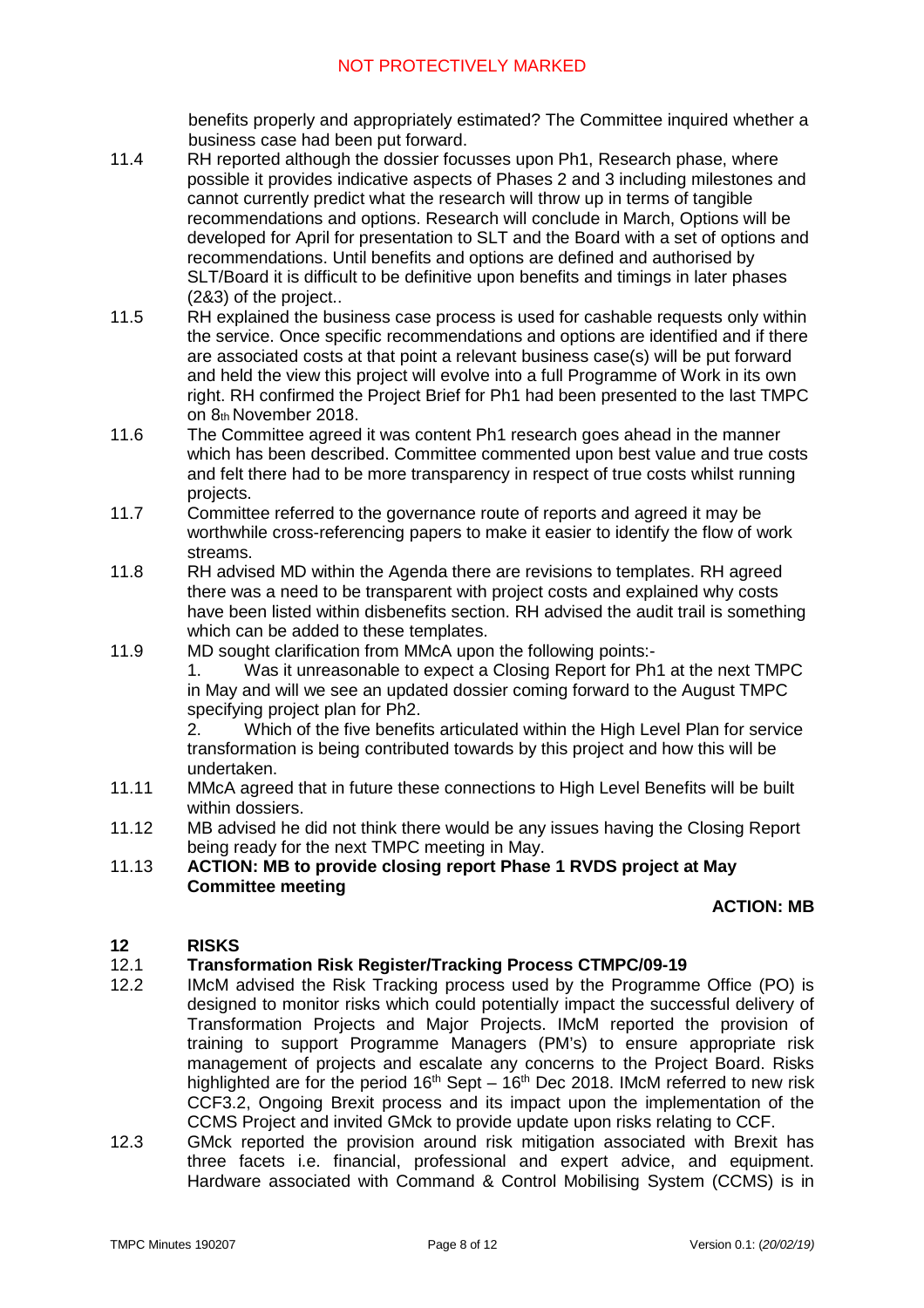control of SFRS. Two data centres at Johnstone & Saughton - all equipment is *in situ*.

- 12.4 RH explained how the risk appetite links to the Risk Management Policy, general risk and risk assessment process. The Board have previously agreed their risk appetite across the five categories of risk and where the impact rating equals or is greater than the previously identified core appetite for that category this is when the risk appetite changes to red. RH further clarified the impact of risks listed within Risk Register/Tracker are operating above the risk appetite as previously identified by the Board.
- 12.5 RH advised the Committee they should not necessarily focus only on risks repeatedly showing RED as the impact could be outwith their control. RH held the view Board and Committee members should keep a closer eye on control measures and re-assure themselves they are satisfied all reasonable control measures are being taken.
- 12.6 MD requested GMck provide update in relation to CCF1.2, around Service's network and data centre infrastructure, particularly, is it adequate at this point in time to support the needs of the new system and what is being done ensure that it is?
- 12.7 GMck provided explanation to Committee upon work undertaken which affects our current mobilising systems, data systems and post implementation. Currently moving between the existing developments of the ICT network to support what we are doing. ICT are focussing on maintaining ICT we currently have. Feedback from the Project Board and Partners within ICT have advised they are satisfied that the new system going into the wide area network and through data centres are robust. No indication from ICT there are any issues around our existing systems to support development nor are there any issues with what we have developed in partnership with Systel and BT. *GMck departed Meeting @ 12:20hrs*
- 12.8 Risk Spotlighting
- 12.9 MD provided verbal explanation to members upon 'Risk Spotlighting' and reported there had been discussion at the Integrated Governance Committee around the concept of risk spotlighting whereby a Committee choose one particular risk and invite the risk owner to provide clarification upon the nature of the risk and actions put in place to mitigate. MD sought thoughts from the Committee whether we could do something similar in respect of the corporate risks allocated to this Committee (CR3.1 – CR3.11) i.e. risks relating to the overall delivery of the Transformation Programme. After discussion it was agreed to consider spotlighting Governance (CR3.8),
- 12.10 Interdependencies (CR3.6), Financial Planning /Projected Savings (CR3.5 and CR3.10) and Engagement (CR3.11). MD sought views on which topic should be spotlighted at the next TMPC in May or a meeting thereafter.
- 12.11 DMcG held the view these were appropriate items for discussion, however, interdependencies should be a standing part of the Agenda and discussed on a regular basis.
- 12.12 After further discussion it was agreed Financial Planning and Interdependencies should be looked at as soon as possible. MD held the view Committee members should be prepared for an extension of time at the next TMPC meeting allow spotlighting upon both issues.
- 12.13 MD sought agreement from Committee that she discusses spotlighting Finance and Interdependencies separately with MMcA, RH and DMcG and particularly how this is taken forward to the next TMPC in May. Committee agreed with this suggestion.
- 12.14 **ACTION: MD to discuss how spotlighting the Finance and Interdependencies risks are taken forward to the next TMPC in May**

**ACTION: MD**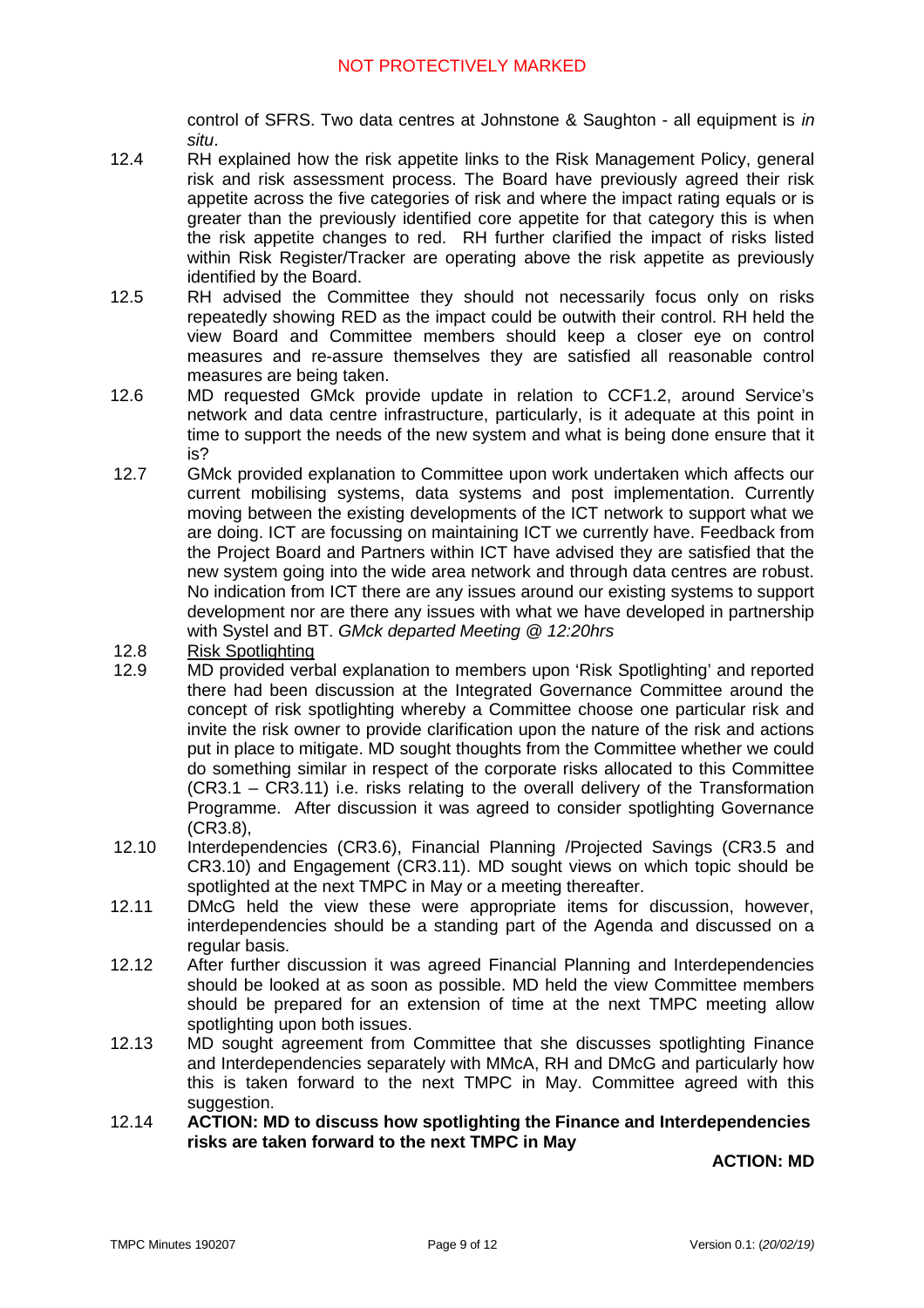# **13 COMMITTEE GOVERNANCE**

## 13.1 **Governance Templates Report**

IMcM advised the purpose of this report was to detail additional changes that have been made to a) Project Dossier b) Project Highlight Report and c) Project Closing Report and requested Committee note the proposed document changes. Committee noted changes and requested further two additions to templates, namely, costs and Audit Trail of papers within covering paper.

## 13.2 **Review of Committee Terms of Reference**

AC reported the purpose of this report was to present proposals to assist ensuring the continued effectiveness of the governance arrangements enabling Committee members the opportunity to review the TMPC Terms of Reference (ToR) (Appendix A) and propose amendments prior to it being presented to the Board on 25<sup>th</sup> April, 2019.

- 13.3 Committee held the view it would be helpful if there was consistency around the use of the words "agreeing" and "authorising" within ToR.
- 13.4 Committee noted and agreed changes to ToR.

### 13.5 **Overview of Committee and Programme Board**

13.6 IMcM referred to previously circulated list to the Committee which listed respective roles within Programme Office Board and TMPC in relation the governance routes for the projects and requested any comments.

# 13.7 **ACTION: MD requested IMcM re-circulate list for Committee's perusal. ACTION: IMcM**

# **14 GATEWAY REVIEW ACTION PLAN** – **C/TMPC/08-09**

- 14.1 IMcM reported that engagement took place with Scottish Govt. Programme & Project Management Centre of Excellence to look at the Gateway Review whereupon it was decided looking at key areas around Benefits Management, Change Management, Governance, Operations Management and Risk Management. Gateway Review was put in place during August 2018. Eleven individuals from SFRS, SLT and Head of Functions were interviewed by an external Gateway Review Team who benchmarked interview responses. Delivery Confidence Assessment (DCA) was delivered which presented amber and resulted in an Action Plan to address issues.
- 14.2 RH held the view whilst SFRS are committed to having Gateway Reviews undertaken at the appropriate time, RH considered that for a further, future Gateway Review this would be when we have more clarity around T&C's.
- 14.3 IMcM reported a number of actions are ongoing, particularly Project Management Maturity Model (P3M3) assessment to be completed by the end of April 2019.

## 14.4 **ACTION: MD requested IMcM provide further update on the action plan at the next TMPC Meeting in May 2019.**

#### **ACTION: IMcM**

- 14.5 Given the importance of this review the Committee requested more information is provided around internal processes for providing validation for what is seen within ten action plans.
- 14.6 MD acknowledged the overall recommendations have resulted in a long list of actions but how do we determine actions are completed to a satisfactory standard and how can this be validated.
- 14.7 **ACTION: MD requested that a proposal is brought back to the next TMPC meeting to provide insight upon what has been undertaken to provide assurance actions have been appropriately validated.**

**ACTION: IMcM**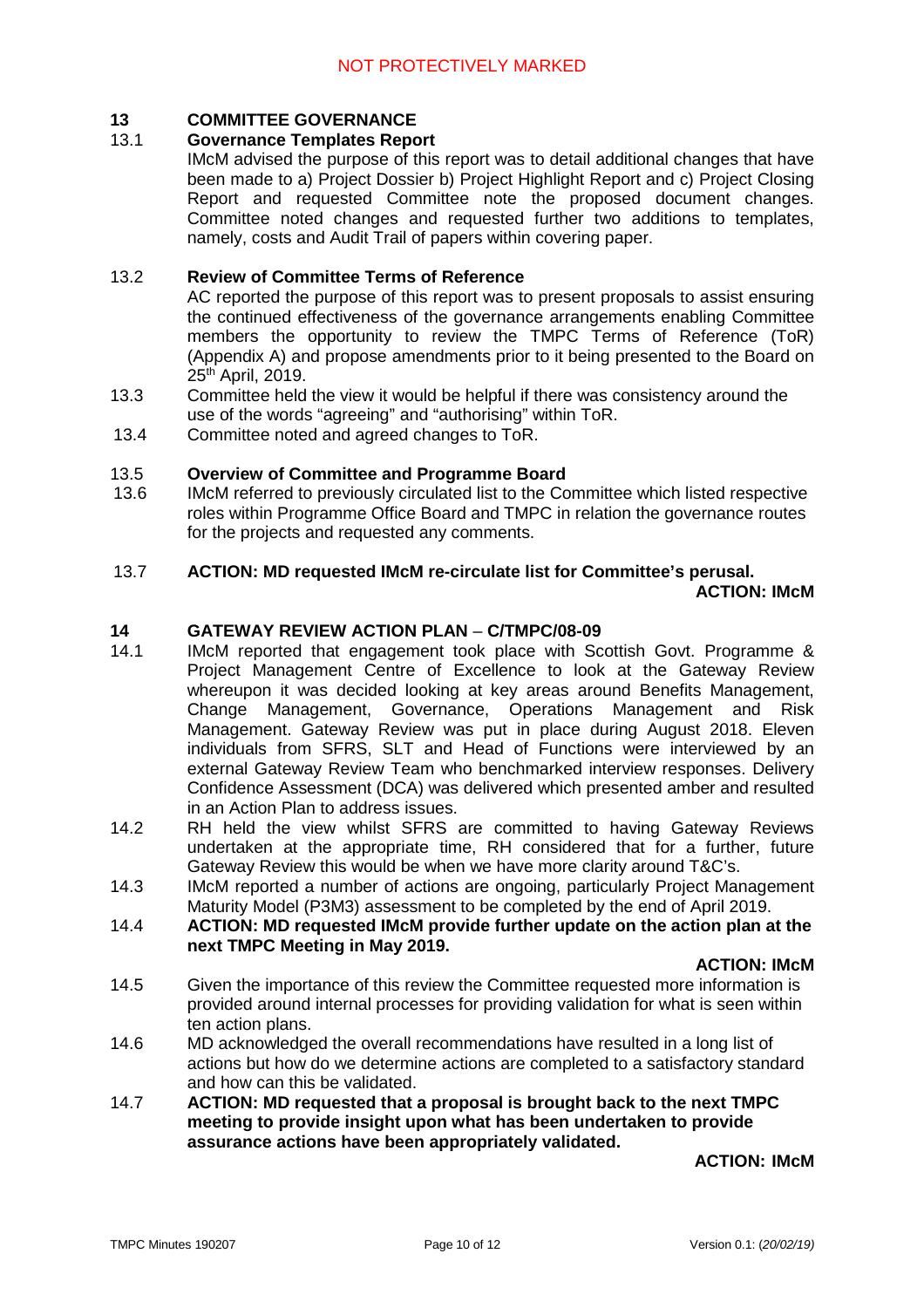- 14.8 FT referred Committee to the Gateway Review Recommendation No. R6/4. FT acknowledged the steep learning curve in relation to the Transformation Programme due to the complexities of Programme Management and Change Management, however, held the view the organisation might benefit from seeking external Change Management/Programme Management expertise and allow for the acceleration and transfer of skills.
- 14.9 MMcA advised there is somebody currently within the Service who has extensive Change Management experience. FT and Committee agreed to assist in any way possible.

## **15 FORWARD PLANNING**

## 15.1 **Committee Forward Plan**

- 15.2 MD referred to the introduction of a TMPC Rolling Forward Plan 2019-20 and held the view this would be an extremely useful tool and stressed the need for this to be kept current as possible.
- 15.3 Looking forward to the next TMPC on 9th May MD the following to be added:-
	- Under "Monitoring Reports" Update on RRU Implementation.
	- Under "New Projects", Urban on Call Private Session.
	- Under "General Reports", Update Report on Key Themes coming through projects.
	- Under "General Reports" Risk theme discussion on Finance/ Interdependencies.
	- Under "Closing Reports" RVDS Ph1.
- 15.4 Looking forward to TMPC on 8<sup>th</sup> August MD requested:-
	- > Under "Closing Reports" RRU Ph1 Closing Report.
	- > Under "Monitoring Report" Rural Full Time Post Update Highlight or Evaluation.
	- > Verbal Update on Impact of Brexit on Transformation Programme

# 15.5 **Items for consideration at Future IGC, Board and Strategy Day Meetings.**

15.6 The Committee suggested MD take forward Interdependences to the IG Committee considering the financial Interdependencies as well as the technical interdependencies.

### **ACTION: MD agreed to take forward Interdependences to the IG Committee. This should be within the context of the financial Interdependencies as well as the technical interdependencies**

### **ACTION: MD**

## **16 DATE OF NEXT MEETING**

- 16.1 The next meeting is scheduled to take place on 9<sup>th</sup> May 2019 at 1000hrs hrs at Training Centre Conference Room, Perth Fire Station, 401 High Street, Perth PH1 1PL.
- 16.2 There being no further matters to discuss, the Public meeting closed at 13:08hrs.

## **THE FOLLOWING ITEMS WERE CONSIDERED BY THE COMMITTEE IN PRIVATE SESSION**

### **17 WELCOME**

### **18 MINUTES OF PREVIOUS MEETING (PRIVATE SESSION) 7 FEBRUARY 2019**

18.1 The Committee Private Minutes of  $8<sup>th</sup>$  November were approved as a true record of the meeting.